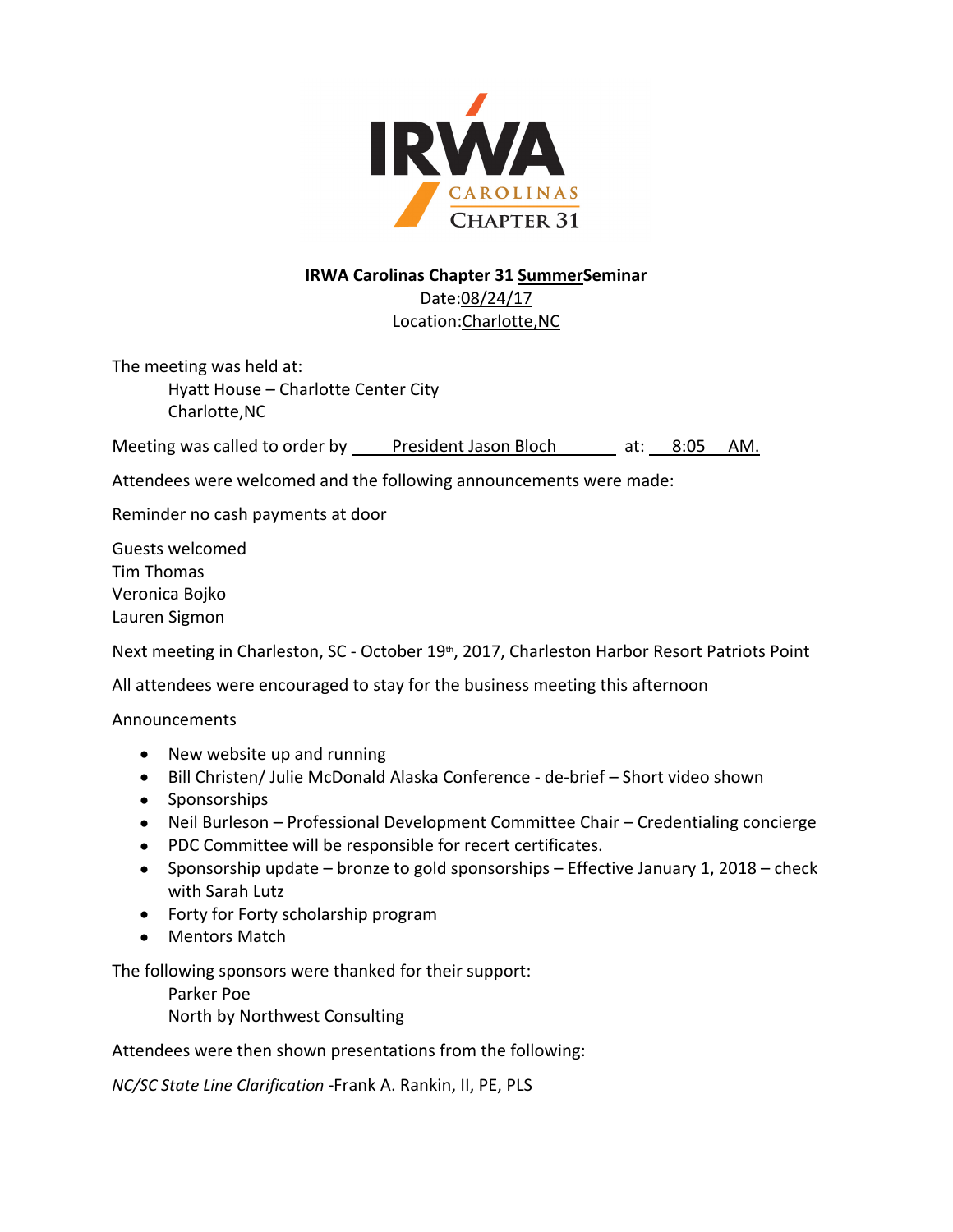*Playing Well Together: How Utility Companies and NCDOT utility easements differand the practical issues that arise for R/W Professionals (Part 1)* Grant A. Whitney - Parker Poe and Heather Fulghum—NCDOT

*Playing Well Together: How Utility Companies and NCDOT utility easements differand the practical issues that arise for R/W Professionals (Part 2)* Grant A. Whitney - Parker Poe and Heather Fulghum—NCDOT

*DOT Map Act Inverse Condemnation Cases* Bill Moss —Smith Anderson

The group broke for Lunch at 12:05pm

The Chapter 31 business meeting began at  $1:25$  pm.

Secretary John Palmer called the Leadership roll.

**Board Members Present** – See Leadership Roll Call Sheet **Board Members Absent** – See Leadership Roll Call Sheet **Advisory Council Present**–See Leadership Roll Call Sheet

The minutes from the Spring Seminar held April 28, 2017 in Raleigh, NC were presented as shown in the Winter newsletter. A motion was made by Tim Huie to accept the Minutes as presented. Motion was seconded by Larry Wright and the motion was approved.

A motion was made by \_\_\_\_\_\_Tim Huie \_\_\_\_\_\_ to approve \_\_\_4 \_\_\_\_\_\_ hours of Recertification Credit for today's seminar. Motion was seconded by Bill Christian and the motion was approved.

**Treasurer's Report** – see website for details. Treasurer Steve Christian presented the Treasurer's report.

Motion to approve financial report made by \_\_\_\_\_\_\_ Anthony Alderman \_\_\_. Seconded by Julie McDonald \_\_\_. Motion approved.

## **COMMITTEE REPORTS**

**Asset Management Report:**

No report

**Education Report**:

*C-218 (R/W Acquisition for Electrical Transmission Projects)* (2 days Wed & Thurs) - Very well attended

**PDC Report***: Neil Burleson*

4 submitted for SRWA

**Environmental Report:** No report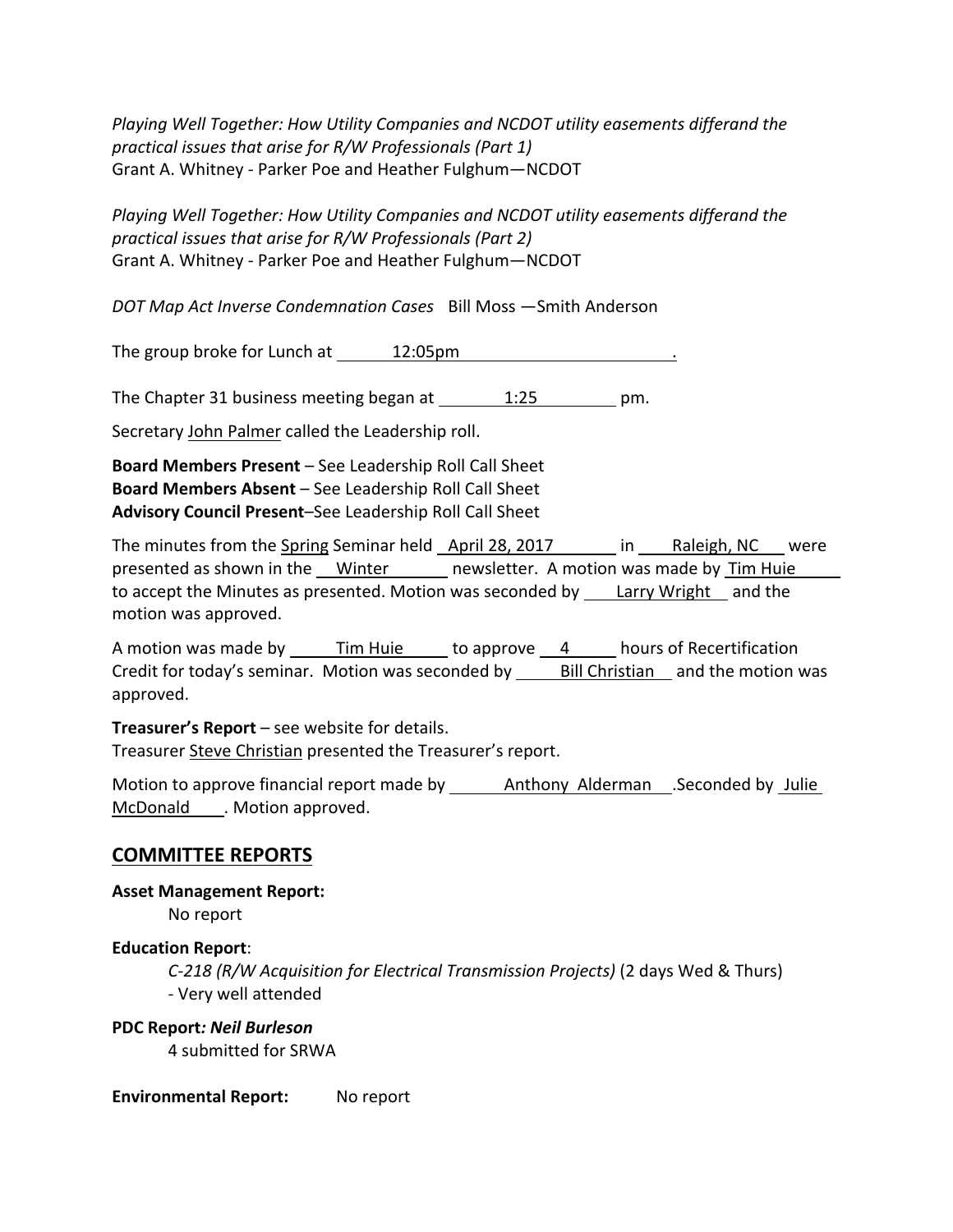## **Membership Report**:

|                                                                | 13 new members thru this quarter 3rd                                                                                                                        |  |
|----------------------------------------------------------------|-------------------------------------------------------------------------------------------------------------------------------------------------------------|--|
| Goal to recruit one or two a quarter                           |                                                                                                                                                             |  |
| Clean up membership list                                       |                                                                                                                                                             |  |
|                                                                | Working on welcome email for new members or recruits                                                                                                        |  |
| <b>Newsletter Report:</b>                                      |                                                                                                                                                             |  |
|                                                                | Submissions due by: September 13, 2017<br>Advertisements due by: September 6, 2017                                                                          |  |
|                                                                |                                                                                                                                                             |  |
|                                                                | Money for advertisements due by: September 13, 2017                                                                                                         |  |
|                                                                | Newsletter will be posted by:<br>September 20                                                                                                               |  |
|                                                                | New newsletter chairperson: Laura Stoddart, Istoddart@nxnwconsulting.com<br>- Newsletter needs to come out 30 days before meeting. Need information 2 weeks |  |
| before then.                                                   |                                                                                                                                                             |  |
|                                                                |                                                                                                                                                             |  |
| <b>Pipeline Report:</b>                                        | No report                                                                                                                                                   |  |
|                                                                |                                                                                                                                                             |  |
| <b>Relocation Report:</b>                                      | Needs really good relocation example for program.                                                                                                           |  |
|                                                                |                                                                                                                                                             |  |
| <b>Survey Report:</b>                                          | No report.                                                                                                                                                  |  |
| <b>Transportation Report:</b><br>Plannning an online survey    |                                                                                                                                                             |  |
|                                                                |                                                                                                                                                             |  |
| <b>Utilities Report:</b>                                       | Sponsored program on easements this time                                                                                                                    |  |
|                                                                |                                                                                                                                                             |  |
| <b>Valuation Report:-</b>                                      | No report.                                                                                                                                                  |  |
| <b>Wireless Report:</b>                                        | Discussed magazine articles and layouts                                                                                                                     |  |
|                                                                |                                                                                                                                                             |  |
| <b>Audit Report:</b>                                           | Good up to December 31, 2017.                                                                                                                               |  |
|                                                                | <b>Webmaster Report:</b> Soliciting questions / concerns                                                                                                    |  |
|                                                                |                                                                                                                                                             |  |
| <b>Nomination Committee:</b>                                   |                                                                                                                                                             |  |
| Sponsorships:                                                  | Sarah Lutz - Working on details - four levels                                                                                                               |  |
|                                                                |                                                                                                                                                             |  |
| <b>RWIEF Update:</b>                                           |                                                                                                                                                             |  |
| YP's Report: Jamonica Facyson<br>6 board members. Recruiting 9 |                                                                                                                                                             |  |
|                                                                |                                                                                                                                                             |  |
|                                                                |                                                                                                                                                             |  |
|                                                                |                                                                                                                                                             |  |

**Old Business:** Website being worked on.